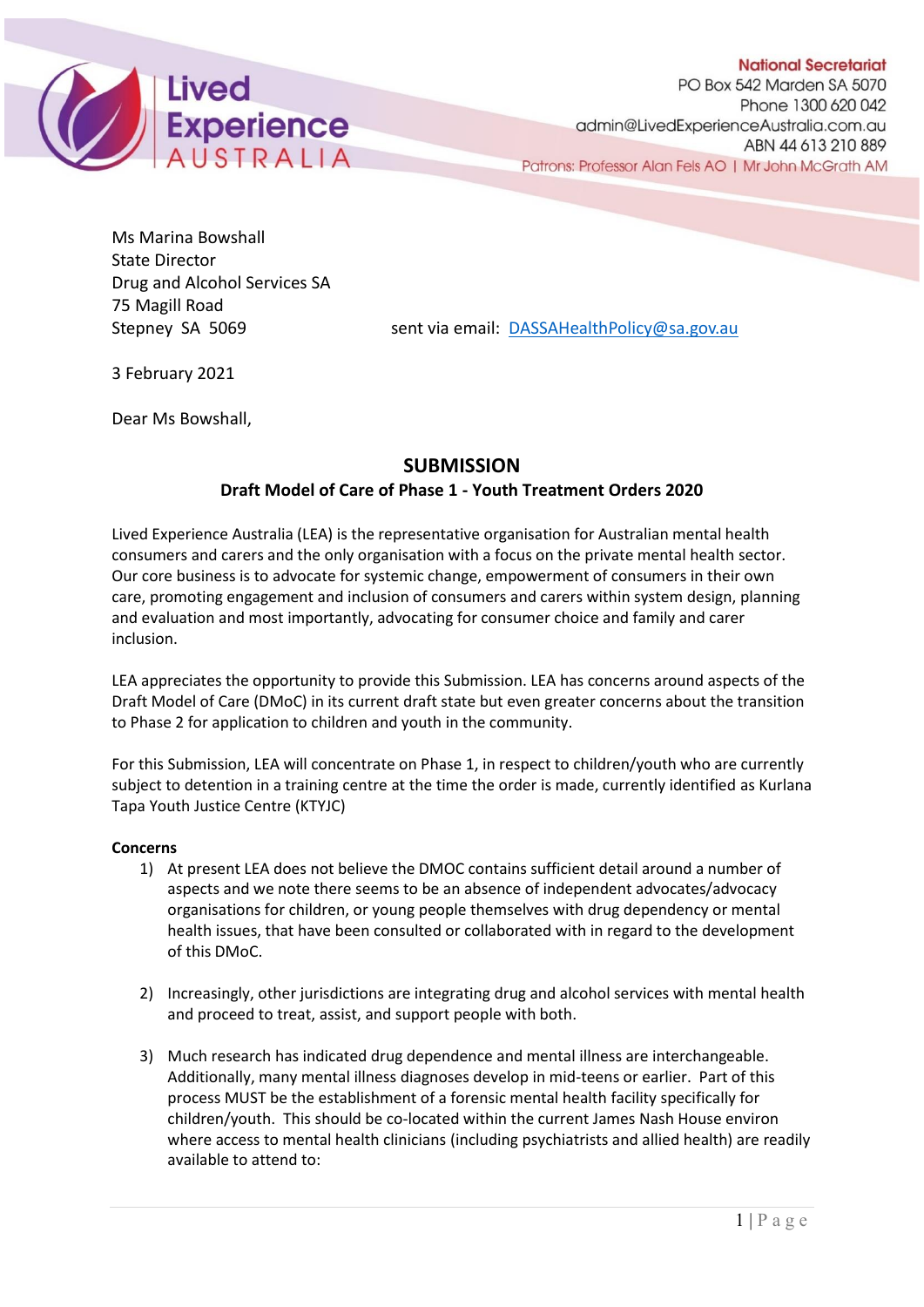- o Withdrawal processes
- o Monitoring 24/7 of deterioration in mental health and wellbeing
- o Crises
- o Oversight of treatment programs
- o Medications
- o Access to mental health clinicians 24/7
- 4) The DMoC notes the age for the order is applicable to children under the age of 18. We know that young people these days are well developed in these later parts of teenage years. It will be critical that their choices are respected with the ability to make their own choices, and that they understand the implication of those choices.
- 5) LEA acknowledged the importance of the right of children/youth to access legal representation. This needs to be discussed with them face to face not simply providing them with a Statement of their Rights given so much can depend on their understanding.
- 6) LEA has very great concerns regarding the role of the legal representative. The DMOC states that if a child cannot or is unwilling to provide instructions, the legal representative can make decisions to what they believe is in the best interests of the child. LEA strongly opposes this, it should be a person familiar with the child, ie a GP, social worker, guardian, parent or family member who knows the child, and knows their background, personal issues, familial, environment issues including child abuse or neglect.

The essence of this concern is how a legal representative can demonstrate that the child cannot provide instructions.

- 7) LEA notes the Assessment process involved 3 medical practitioners. Whilst we agree these are the appropriate clinicians, will the child be seen independently or before the clinicians collectively. If as a panel, this will not be acceptable, given concern that this would likely heighten their anxiety and actual or perceived coercive care and disempowerment of the children.
- 8) Children can be subject to the order and undergo treatment, but on returning to their usual environments, could very easily start taking drugs again. The transition back into the community will be an essential component, and LEA believes this is perhaps the most important aspect of this initiative. The community context in which the child returns to live must be recognised as a vital part of sustaining any benefits that may arise from being on the order and beyond.
- 9) Related to the above concern, we are also concerned that the Draft Model of Care has a strong focus on the coercive elements of mandatory drug treatment and there appears to be an absence of a focus on building and supporting capacity to consent and to positively engage with treatment. This appears to be at risk of producing similar problems to those we know exist for adults with mental health conditions who are placed on Community Treatment Orders. That is, the focus seems to be primarily on the coercive elements of imposing treatment, and waiting for the person to develop insight and compliance, rather than striving to build trust and collaboration with the person so that they don't need the order at the end of the enforced treatment period. We see these cycles often where people